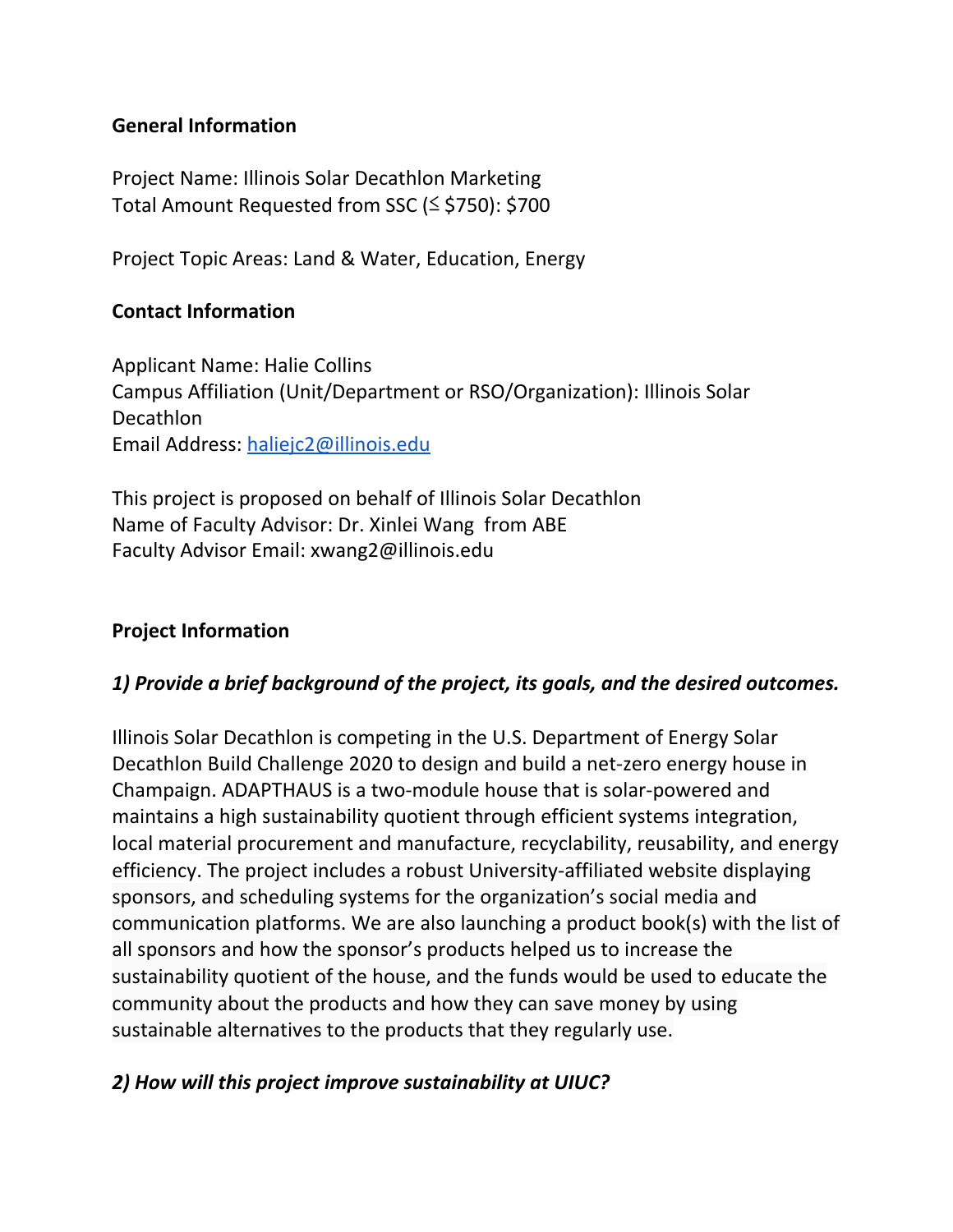The marketing project will increase public interest in sustainable engineering, promote a prominent sustainability-driven Registered Student Organization, and allow Illinois Solar Decathlon to continue its mission to construct a net-zero solar home for the Department of Energy's Solar Decathlon 2021 Competition. We are planning to list all the sponsors in a book and we would be doing a case study on how their product increased the sustainability quotient of the house. We hope that the case study will allow other student organizations to see the effectiveness of certain products on ADAPTHAUS, and encourage them to choose sustainable options for their projects. A better website for Illinois Solar Decathlon will also help recruit university students to join our organization and work on a mission to lead innovation in design and technology to advance towards an environmentally sustainable future while the members learn about energy-efficient building design.

# *3) Where will the project be located? Do you need special permissions to enact the project at this site? If so, please explain and attach a letter of support to your application.*

The project will be located in Champaign, Illinois, and there are no special permissions required. The marketing strategy for Illinois Solar Decathlon will be run completely online.

# *4) Other than the project team, who will have a stake in the project? Please list other individuals, groups, or departments indirectly or directly affiliated to this project. This includes any funding entities (immediate, future, ongoing, etc.) and any entities that will be benefiting from this project*

The booklet will promote Illinois Solar Decathlons' 40 product sponsors and financial sponsors, which also includes the Student Sustainability Committee. The website subscription will allow us to have a more organized and professional website that would benefit students interested in joining our mission, current members, as well as our finances since companies would be interested in sponsoring organizations that are presentable. The scheduling system we want to implement into the marketing strategy of our organization will allow Illinois Solar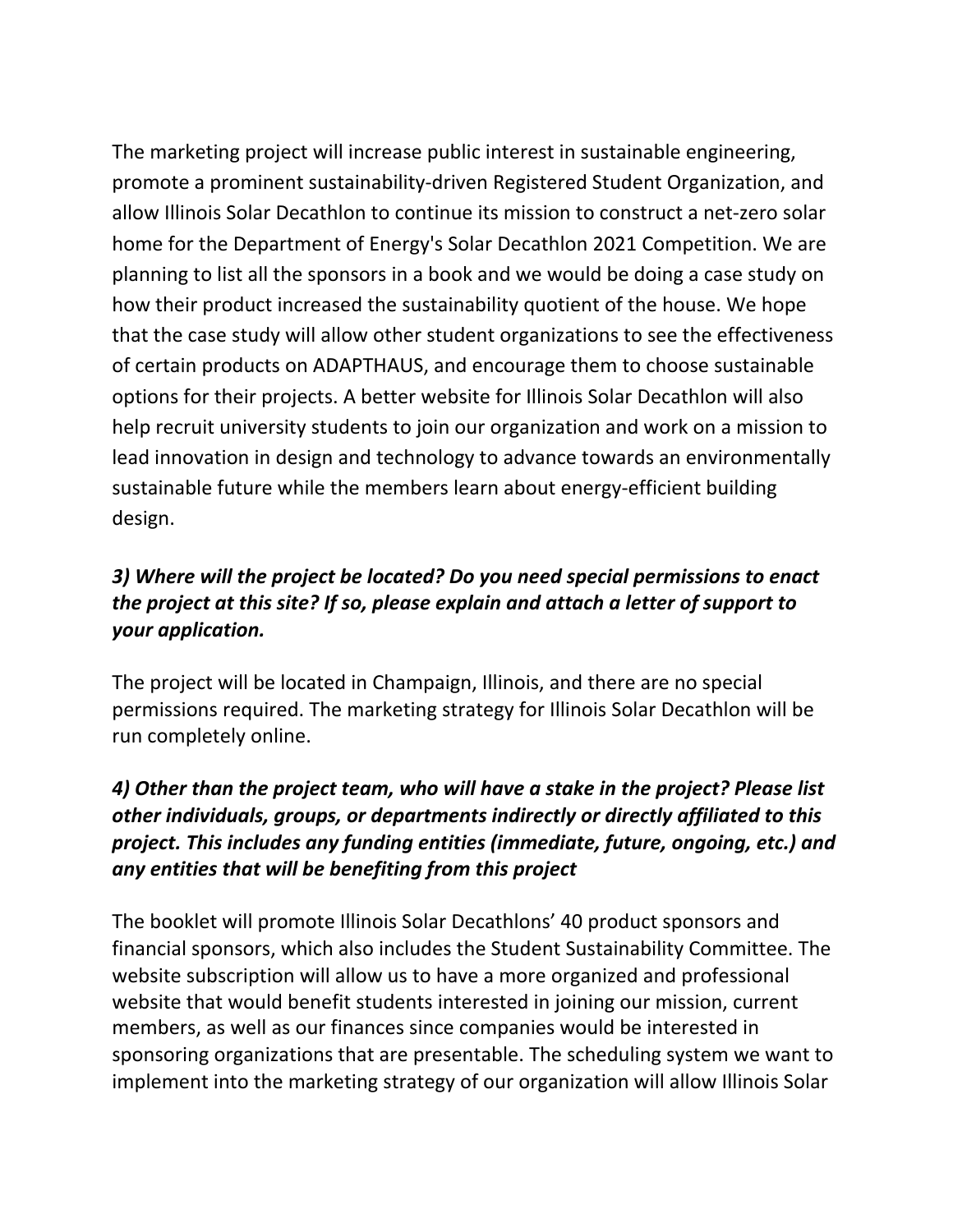Decathlon to expand to promote sustainable engineering ideas to a wider audience.

*5) How will you ensure the sustained existence/maintenance of this project (including reporting requirements) once you are no longer involved? If the project will conclude while you are involved, what will happen to the materials purchased for the project and how will you return the project site to its original condition?*

The maintenance of this marketing project is fundamental to Illinois Solar Decathlon's reputation and continuing success. All marketing platforms will be managed by the acting Illinois Solar Decathlon Marketing Director.

# *6) Please indicate how this project will involve or impact students. What role will students play in the project?*

Illinois Solar Decathlon is entirely run by students. The funding will be used to advertise Illinois Solar Decathlon to students on the UIUC campus, as well as to students across the nation.

*7) Have you applied for funding with SSC previously? If so, for what project?* Yes, we have applied to SSC previously. We have applied to the SSC funding for our Re\_Home project, which was Illinois Solar Decathlon's 2011 Solar Decathlon Build Competition entry. We also applied to our ADAPTHAUS project (2021 Build Competition entry), Fall 2019 and Spring 2020.

#### **Scope, Schedule, and Budget Verification**

*What is the plan for project implementation? Describe the key steps of the project including the start date, target completion date, the target date for submitting a final report, and any significant tasks or milestones. Please be as detailed as possible.*

The marketing project will begin immediately, and will be completed by April of 2021. A final report will be submitted by May of 2021.